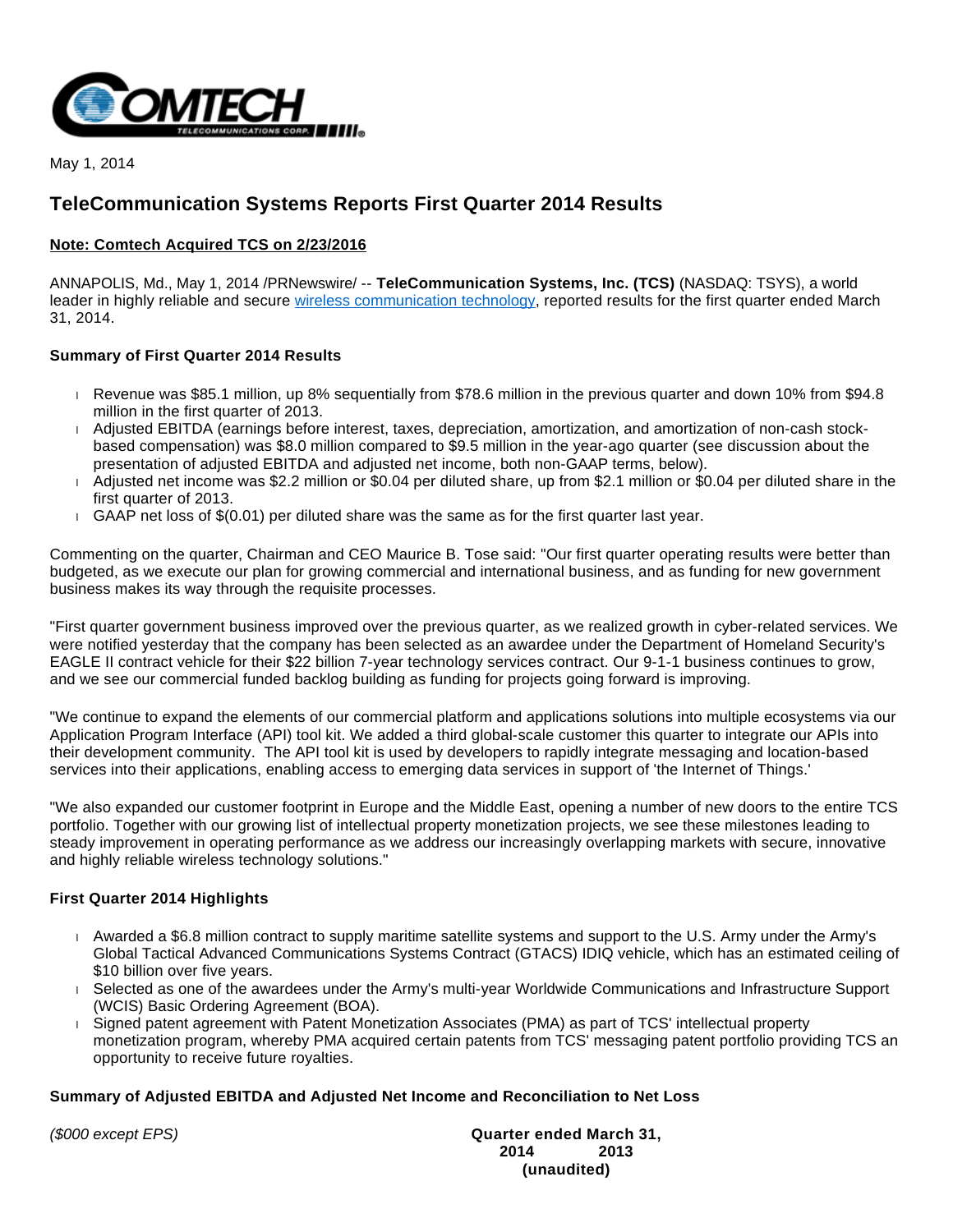| Revenue                                                   | \$85,090  | \$94,794  |
|-----------------------------------------------------------|-----------|-----------|
| <b>Adjusted EBITDA</b>                                    | \$7,977   | \$9,464   |
| Non-cash charges 1                                        | (6, 471)  | (8, 856)  |
| Income from operations                                    | 1,506     | 608       |
| Interest and other expense                                | (2, 235)  | (2, 236)  |
| Tax benefit                                               | 252       | 799       |
| <b>Net loss</b>                                           | \$ (477)  | \$ (829)  |
| Net loss per share - diluted                              | \$ (0.01) | \$ (0.01) |
| <b>Net loss</b>                                           | \$ (477)  | \$ (829)  |
| Amortization of non-cash stock-based compensation expense | 1,821     | 2,452     |
| Amortization of acquired intangible assets                | 949       | 1,142     |
| Amortization of deferred financing fees                   | 168       | 297       |
| Non-cash tax expense/(benefit)                            | (252)     | (997)     |
| <b>Adjusted net income</b>                                | \$2,209   | \$2,065   |
| Adjusted net income per share - diluted                   | \$0.04    | \$0.04    |

1 Non-cash charges are depreciation/amortization of property and equipment, acquired intangible assets, capitalized software development costs, non-cash stock-based compensation expense, and impairment of goodwill and long-lived assets.

#### **First Quarter 2014 Financial Highlights**

Revenue and Gross Profit (unaudited):

| (\$millions)                                                                            |           | Three months ended March 31,                                          |     |     |         |       |                           |      |               |
|-----------------------------------------------------------------------------------------|-----------|-----------------------------------------------------------------------|-----|-----|---------|-------|---------------------------|------|---------------|
|                                                                                         |           | Government<br>Commercial                                              |     |     | Total   |       |                           |      |               |
|                                                                                         |           | Incr.                                                                 |     |     |         | Incr. |                           |      | Incr.         |
|                                                                                         |           | 2014 2013(Decr.) 2014 2013(Decr.) 2014 2013 (Decr.)                   |     |     |         |       |                           |      |               |
| Revenue                                                                                 |           |                                                                       |     |     |         |       |                           |      |               |
| <b>Services</b>                                                                         |           | \$27.6\$36.1\$(8.5) \$34.6\$37.4\$(2.8) \$62.2\$73.5\$(11.3)          |     |     |         |       |                           |      |               |
| <b>Systems</b>                                                                          |           | 17.5 16.7                                                             |     |     |         |       | 0.8 5.4 4.6 0.8 22.9 21.3 |      | 1.6           |
| Total revenue\$ 45.1\$ 52.8\$ (7.7) \$ 40.0\$ 42.0\$ (2.0) \$ 85.1\$ 94.8 \$ (9.7)      |           |                                                                       |     |     |         |       |                           |      |               |
| Gross profit                                                                            |           |                                                                       |     |     |         |       |                           |      |               |
| Gross profit-services                                                                   |           | $$7.9$$ 10.7 \$ (2.8) \$ 20.9\$ 21.0 \$ (0.1) \$ 28.8\$ 31.7 \$ (2.9) |     |     |         |       |                           |      |               |
| As % of revenue                                                                         | 29% 30%   |                                                                       |     |     | 60% 56% |       | 46% 43%                   |      |               |
| Gross profit-systems                                                                    | $3.3$ 2.8 |                                                                       | 0.5 | 2.7 | 1.0     | 1.7   | 6.0                       | -3.8 | $2.2^{\circ}$ |
| As % of revenue 19% 17%                                                                 |           |                                                                       |     |     | 50% 22% |       | 26% 18%                   |      |               |
| Total gross profit \$ 11.2\$ 13.5\$ (2.3) \$ 23.6\$ 22.0 \$ 1.6 \$ 34.8\$ 35.5 \$ (0.7) |           |                                                                       |     |     |         |       |                           |      |               |
| As % of revenue                                                                         | 25% 26%   |                                                                       |     |     | 59% 52% |       | 41% 37%                   |      |               |

(Gross Profit = revenue minus direct cost of revenue, including amortization of capitalized software development costs and related amortization of non-cash stock-based compensation.)

Government Segment Revenue and Gross Profit:

Government segment revenue in the first quarter of 2014 was \$45.1 million versus \$52.8 million in last year's first quarter. Services revenue was lower due mainly to the draw-down of Afghanistan field support personnel. Government systems revenue was up due mainly to higher space and component sales, as TCS awaits expected funding for new system deliveries later this year.

Government gross profit was \$11.2 million or 25% of revenue, down from \$13.5 million or 26% of revenue last year on the lower volume. Government services gross profit was down while systems gross profit was up on the higher components volume.

Commercial Segment Revenue and Gross Profit: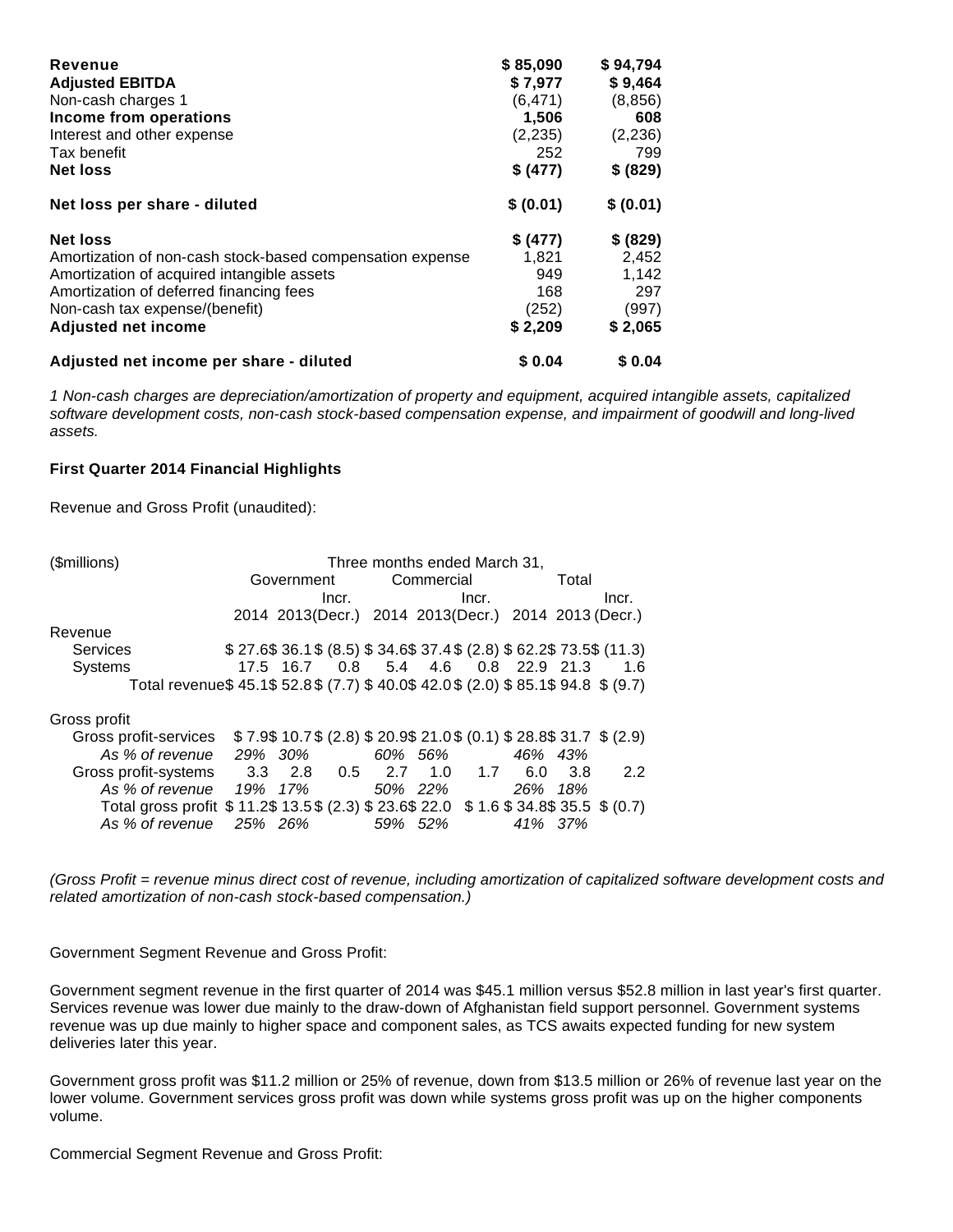Commercial segment revenue for the first quarter of 2014 was \$40.0 million compared to \$42.0 million last year. Services revenue was down due to lower carrier application subscription revenue, and non-recurring project work in 2013, which was partly offset by continuing growth in 9-1-1-related revenue. Commercial systems revenue was \$5.4 million compared to \$4.6 million last year, up mainly due to higher location platform sales and Nextgen 9-1-1 systems deployment revenue.

Commercial segment gross profit was \$23.6 million or 59% of revenue, up from \$22.0 million or 52% of revenue in the first quarter of 2013. Commercial systems gross profit was higher on more volume and average margins were 50% of revenue versus 22% a year ago as the higher volume absorbed fixed costs more efficiently.

#### Operating Costs and Expenses:

R&D: First quarter 2014 R&D expense was \$10.4 million (12% of revenue), up from \$8.5 million (9% of revenue) in the same year-ago quarter. The increase reflects less first quarter development work being subject to capitalization than in the first quarter last year, and investments in 9-1-1 software and updates to location-based products, including toolkits and application program interfaces for markets beyond network operators.

SG&A: First quarter 2014 selling, general and administrative expense was down 14% to \$18.6 million (22% of revenue) from \$21.7 million (23% of revenue) in the first quarter of 2013, reflecting benefits from second half 2013 cost reductions and efficiency improvements.

Non-cash charges: First quarter 2014 non-cash charges to operating profit were \$6.5 million, down from \$8.9 million in last year's first quarter, which was due to lower depreciation and amortization following fourth quarter 2013 write-downs of some intangible assets and lower non-cash stock-based compensation.

Income Taxes:

After fully reserving the company's deferred tax assets in 2013, the company expects negligible income tax charges in 2014. The small credit in the first quarter reflects an adjustment to expected refunds receivable.

#### Liquidity and Capital Resources:

At March 31, 2014, TCS had \$65.3 million of cash and securities, up from \$61.9 million at the beginning of the quarter. Funds were generated in the quarter from \$8.0 million in adjusted EBITDA, a \$0.4 million decrease in working capital, \$0.3 million in borrowings under capital lease facilities, and \$0.1 million in proceeds from exercises of employee stock options. Cash was used during the quarter for \$1.9 million of debt principal payments, \$1.9 million for capital expenditures (including software development), \$0.3 million in earn-out payments, and \$1.3 million for cash interest, cash taxes and other expenses. At the end of the quarter, the company's liquidity included \$30 million availability under the bank line of credit, \$14.6 million undrawn delayed draw term loan facility available for retirement of the remaining notes due in November 2014, and up to an additional \$18.9 million available on March 31, 2015 for further borrowings as covenant requirements are met.

#### Intellectual Property:

TCS was issued 14 patents during the first quarter of 2014, and sold eight issued patents and four pending applications. At quarter-end, the company's patent portfolio totaled 355 patents issued in the U.S. and abroad, with more than 300 patent applications pending.

Backlog:

## **12/31/2013 New Orders Revenue 3/31/2014**

| (\$millions)                              |           |            |                |         |
|-------------------------------------------|-----------|------------|----------------|---------|
| <b>Commercial Funded Contract Backlog</b> | \$223.7   | \$59.5     | \$ (40.0)      | \$243.2 |
| Government Funded Contract Backlog        | 64.4      | 28.7       | (45.1)         | 48.0    |
| <b>Total Funded Contract Backlog</b>      | 288.1     | 88.2       | $(85.1)$ 291.2 |         |
| <b>Un-funded Customer Options</b>         | 724.4     | (684.1)    | $\blacksquare$ | 40.3    |
| <b>Total Backlog</b>                      | \$1,012.5 | \$ (595.9) | \$ (85.1)      | \$331.5 |

Funded contract backlog on March 31, 2014 was \$291.2 million, of which the company expects to recognize approximately \$165.6 million over the next 12 months.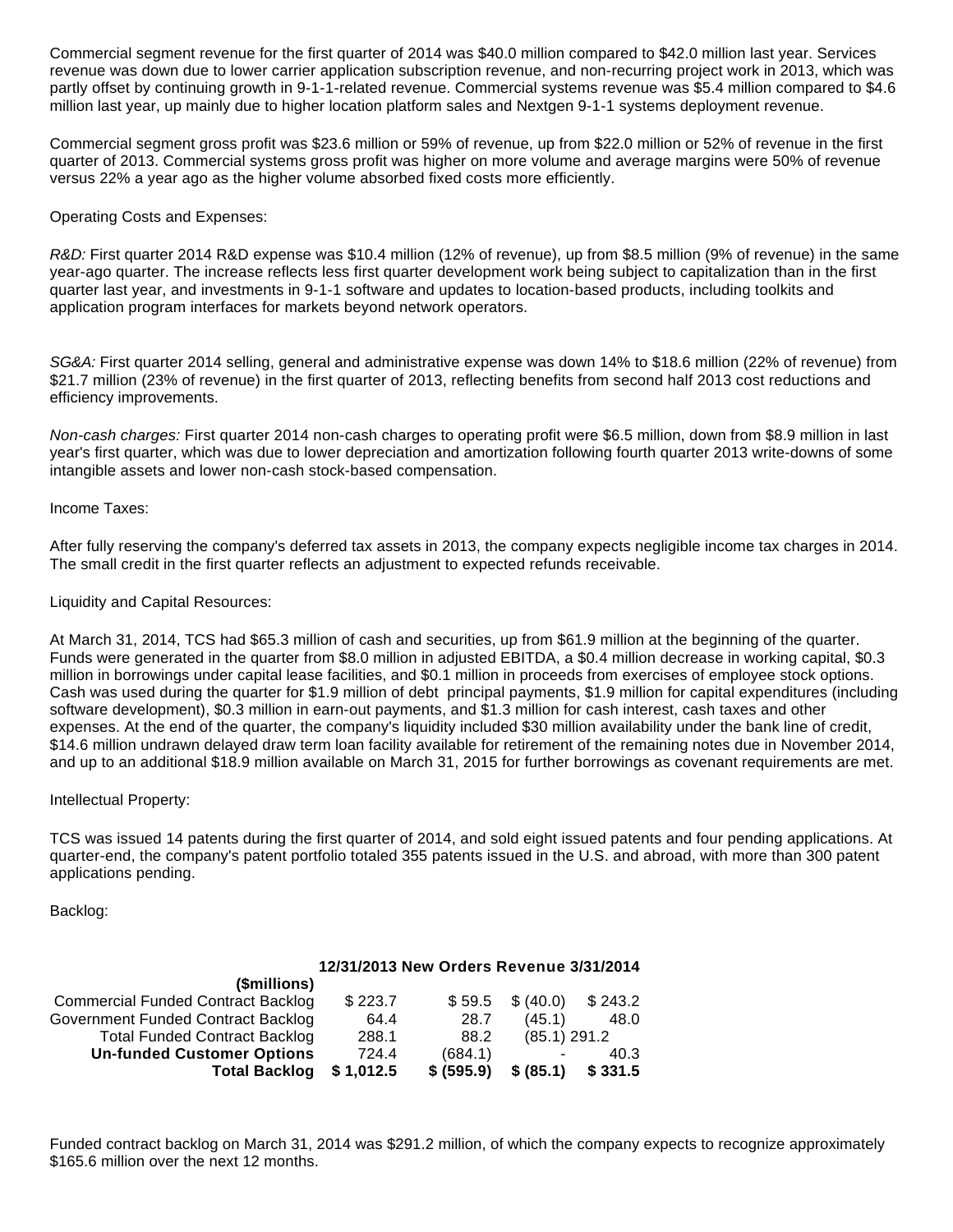Funded contract backlog is based upon contracts for which fiscal year funding has been appropriated by the company's customers (mainly federal agencies) and for hosted services (mainly for wireless carriers). Backlog is computed by multiplying the most recent month's contract or subscription revenue, by the months remaining under the existing long-term agreements, which is considered to be the best available information for anticipating revenue under those agreements. Total backlog, as is typically measured by government contractors, includes orders covering optional periods of service and/or deliverables, but for which budgetary funding may not yet have been approved and could expire unused. Unfunded backlog declined as \$680 million of unfunded orders under the World-Wide Satellite Systems contract vehicle expired unused at the end of the first quarter of 2014.

The company's backlog, at any given time, may be affected by various factors including the availability of funding, contracts being renewed or new contracts being signed before existing contracts are completed. The timing and amounts of government contract funding may be adversely affected by federal budget policy decisions, which can lead to delays in procurement of TCS products and services. Some of the company's backlog could be canceled for causes such as late delivery, poor performance and other factors. Accordingly, a comparison of backlog from period to period is not necessarily meaningful and may not be indicative of eventual actual revenue.

## **Conference Call**

TCS will hold a conference call later today (May 1, 2014) to discuss these financial results. The company's chairman and CEO, Maurice B. Tose, and senior vice president and CFO, Tom Brandt, will host the call starting at 5:00 p.m. Eastern time. A question and answer session will follow management's presentation.

To participate, please dial the appropriate number at least five minutes prior to the start time and ask for the TeleCommunication Systems conference call.

Dial-In Number: 1-877-941-1428 International Number: 1-480-629-9665 Conference ID: 4678522

The conference call will be broadcast simultaneously via a link available in the investors section of the company's website at [www.telecomsys.com.](http://www.telecomsys.com/) For the webcast, please access the link at least 15 minutes prior the call in order to register and install any necessary audio software. If you have any difficulty connecting with the conference call or webcast, please contact Liolios Group at 1-949-574-3860.

A replay of the call will be available after 8:00 p.m. Eastern time through May 15, 2014 via the same website link as well as by phone:

Replay Dial-in Number: 1-877-870-5176 International Replay Number: 1-858-384-5517 Replay PIN: 4678522

#### **About TeleCommunication Systems, Inc.**

TeleCommunication Systems, Inc. (TCS) (NASDAQ: TSYS) is a world leader in highly reliable and secure mobile communication technology. TCS infrastructure forms the foundation for market leading solutions in E9-1-1, text messaging, commercial location and deployable wireless communications. TCS is at the forefront of new mobile cloud computing services providing wireless applications for navigation, hyper-local search, asset tracking, social applications and telematics. Millions of consumers around the world use TCS wireless apps as a fundamental part of their daily lives. Government agencies utilize TCS' cyber security expertise, professional services, and highly secure deployable satellite solutions for mission-critical communications. Headquartered in Annapolis, MD, TCS maintains technical, service and sales offices around the world. To learn more about emerging and innovative wireless technologies, visit [www.telecomsys.com.](http://www.telecomsys.com/)

## **About the Presentation of Adjusted EBITDA**

Adjusted EBITDA is not a financial measure calculated and presented in accordance with U.S. generally accepted accounting principles (GAAP) and should not be considered as an alternative to net income, operating income or any other financial measures so calculated and presented, nor as an alternative to cash flow from operating activities as a measure of liquidity. The company defines adjusted EBITDA as net income/(loss) before (1) depreciation and amortization of property and equipment: (2) amortization of non-cash stock-based compensation expense; (3) amortization of capitalized software development costs;(4) amortization of acquired intangible assets; (5) interest and other income (expense); (6) amortization of deferred financing fees; (7) provision (benefit) for income taxes; and (8) impairment of goodwill and long-lived assets and patent gains, if applicable. Other companies (including competitors) may define adjusted EBITDA differently. The company presents adjusted EBITDA because management believes it to be an important supplemental measure of performance that is commonly used by securities analysts, investors and other interested parties in the evaluation of companies in our industry. Management also uses this information internally for forecasting and budgeting. It may not be indicative of the historical operating results of TCS nor is it intended to be predictive of potential future results. Investors should not consider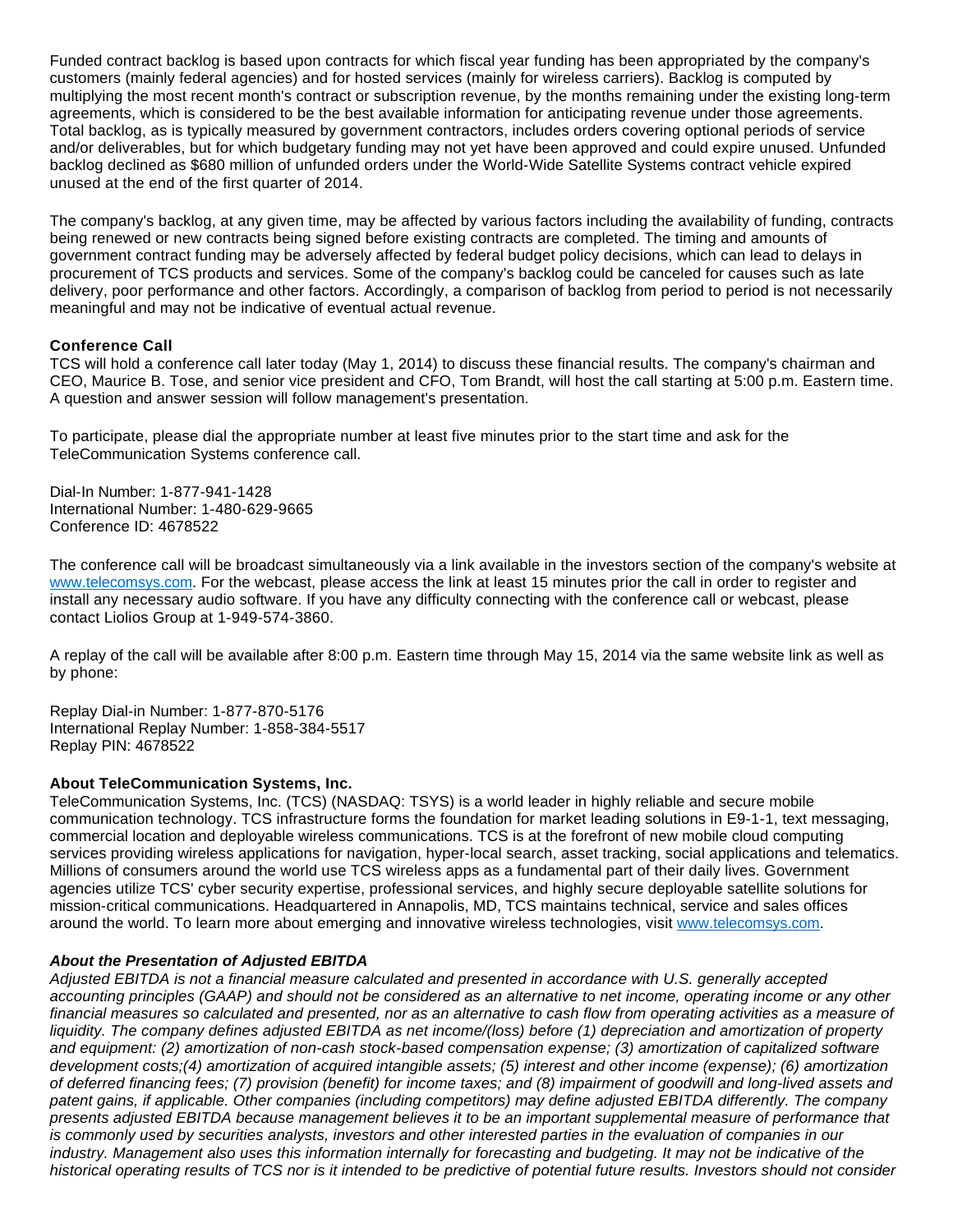adjusted EBITDA in isolation or as a substitute for analysis of the company's results as reported under GAAP. See "Summary of Adjusted EBITDA and Adjusted Net Income and Reconciliation to Net Income/(Loss)" above for further information on this non-GAAP measure.

#### **About the Presentation of Adjusted Net Income**

Adjusted net income is not a financial measure calculated and presented in accordance with GAAP and should not be considered as an alternative to net income, operating income or any other financial measures so calculated and presented, nor as an alternative to cash flow from operating activities as a measure of liquidity. Adjusted net income is defined as GAAP net income/(loss) adjusted for (1) impairment of goodwill and long-lived assets, and patent gains, if applicable; (2) amortization of non-cash stock-based compensation expense; (3) amortization of acquired intangible assets; (4) amortization of deferred financing fees; and (5) non-cash tax expense/(benefit). TCS has provided adjusted net income in addition to GAAP financial results because management believes this non-GAAP measure helps provide a consistent basis for comparison between quarters and fiscal year growth rates that are not influenced by certain non-cash charges and credits or items not part of our ongoing operations, and is helpful in understanding the underlying operating results. See "Summary of Adjusted EBITDA and Adjusted Net Income and Reconciliation to Net Income/(Loss)" above for further information on this non-GAAP measure. For adjusted net income diluted per share calculations, the convertible debt is treated as debt and is assuming no conversion.

#### **Forward-looking Statements**

This announcement contains forward-looking statements within the meaning of Section 27A of the Securities Act of 1933, as amended, and Section 21E of the Securities and Exchange Act of 1934, as amended. These statements are based upon TCS' current expectations and assumptions that are subject to a number of risks and uncertainties that would cause actual results to differ materially from those anticipated. The words, "believe," "expect," "intend," "anticipate," "should," "prospect," and variations of such words and similar expressions identify forward-looking statements, but their absence does not mean that the statement is not forward-looking. Statements in this announcement that are forward-looking include, but are not limited to statements about our IP monetization projects that are under way, our expected backlog realization, and our liquidity and capital resources, and those that are made in the commentary sections and by Mr. Tose that (a) we are executing our plan for growing commercial business and we are awaiting funding for government business later this year; (b) we see our commercial funded backlog building as project funding is improving; © our customer footprint expansion in Europe and the Middle East is opening new doors; (d) we see certain milestones, including intellectual property monetization projects, as leading to improvement in operating profit; and (e) we expect negligible income tax charges in 2014.

Additional risks and uncertainties are described in the company's filings with the Securities and Exchange Commission (SEC). These include without limitation risks and uncertainties relating to the company's financial results and the ability of the company to (i) sustain profitability, (ii) accurately assess impairment triggering events related to our intangibles, including goodwill; (iii) continue to rely on its customers and other third parties to provide additional products and services that create a demand for its products and services, and to do so at prices that will allow us to continue to fund our operations, (iv) conduct its business in foreign countries, (v) adapt and integrate new technologies into its products and adequately expand its data centers and data delivery systems, (vi) expand its sales and business offerings in the wireless communications industry, (vii) develop software and provide services without any errors or defects and with adequate security threat protections, (viii) protect its intellectual property rights, (ix) have sufficient capital resources to fund its operations, (x) not incur substantial costs from product liability and IP infringement claims and indemnification demands relating to its software, (xi) implement its sales and marketing strategy, and (xii) successfully integrate the assets and personnel obtained in its acquisitions and investments. Existing and prospective investors are cautioned not to place undue reliance on these forward-looking statements, which speak only as of the date hereof. The company undertakes no obligation to update or revise the information in this press release, whether as a result of new information, future events or circumstances, or otherwise.

### **TeleCommunication Systems, Inc. Condensed Consolidated Balance Sheets**

| (amounts in \$000)                                                        | March 31,<br>2014<br>(unaudited) |                  | December 31,<br>2013 |                  |
|---------------------------------------------------------------------------|----------------------------------|------------------|----------------------|------------------|
| Assets<br>Current assets:<br>Cash, equivalents, and marketable securities | \$                               | 65,289           | S                    | 61,908           |
| Accounts receivable, net<br>Unbilled receivables                          |                                  | 44.447<br>17.072 |                      | 45.789<br>16.009 |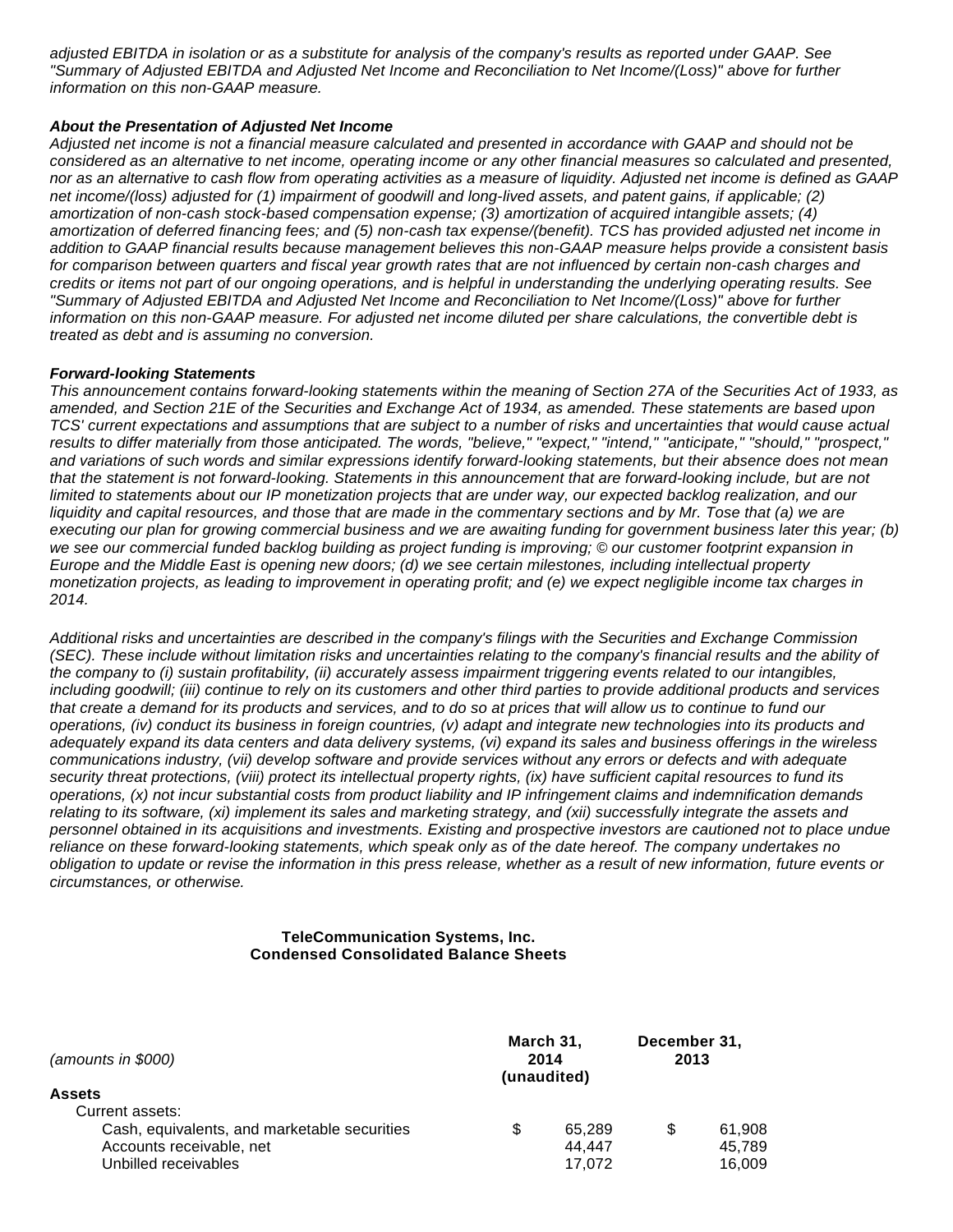| Inventory<br>Deferred project costs and other current assets<br><b>Total current assets</b>                                                              | 9.185<br>15,063<br>151,056                                     | 9,890<br>15,286<br>148,882                                     |
|----------------------------------------------------------------------------------------------------------------------------------------------------------|----------------------------------------------------------------|----------------------------------------------------------------|
| Property and equipment, net<br>Software development costs, net<br>Acquired intangible assets, net<br>Goodwill<br>Other assets<br>Total assets            | \$<br>36,334<br>4,389<br>20,054<br>104,241<br>4,821<br>320,895 | \$<br>38,355<br>4,178<br>21,003<br>104,241<br>4,796<br>321,455 |
| Liabilities and stockholders' equity<br><b>Current liabilities:</b>                                                                                      |                                                                |                                                                |
| Accounts payable and accrued expenses<br>Deferred revenue<br>Current debt:                                                                               | \$<br>35,972<br>27,970                                         | \$<br>38,750<br>24,809                                         |
| Bank term debt, notes payable, and capital leases<br>Convertible notes due 2014<br>Total current debt                                                    | 15,734<br>14,562<br>30,296                                     | 15,583<br>14,562<br>30,145                                     |
| Total current liabilities                                                                                                                                | 94,238                                                         | 93,704                                                         |
| Noncurrent debt:<br>Bank term debt, notes payable, and capital leases<br>Convertible notes due 2018<br>Total noncurrent debt<br><b>Other liabilities</b> | 65,593<br>50,000<br>115,593<br>1,017                           | 67,384<br>50,000<br>117,384<br>1,124                           |
| Total stockholders'equity<br>Total liabilities and stockholders' equity                                                                                  | \$<br>110,047<br>320,895                                       | \$<br>109,243<br>321,455                                       |

#### **TeleCommunication Systems, Inc. Consolidated Statements of Operations (unaudited)**

|                                                                                                                                                                                        | <b>Three Months Ended</b><br>March 31,         |                                                |  |
|----------------------------------------------------------------------------------------------------------------------------------------------------------------------------------------|------------------------------------------------|------------------------------------------------|--|
| (\$000 except EPS)                                                                                                                                                                     | 2014                                           | 2013                                           |  |
| Revenue<br>Services<br><b>Systems</b><br>Total revenue                                                                                                                                 | \$<br>62,269<br>22,821<br>85,090               | \$<br>73,518<br>21,276<br>94,794               |  |
| Direct costs of revenue<br>Direct cost of services revenue<br>Direct cost of systems<br>Total direct cost of revenue                                                                   | 33,415<br>16,876<br>50,291                     | 41,801<br>17,512<br>59,313                     |  |
| Services gross profit<br>As a % of revenue<br>Systems gross profit<br>As a % of revenue<br>Total gross profit<br>Total gross profit as a % of revenue                                  | 28,854<br>46%<br>5,945<br>26%<br>34,799<br>41% | 31,717<br>43%<br>3,764<br>18%<br>35,481<br>37% |  |
| Operating expenses<br>Research and development expense<br>Sales and marketing expense<br>General and administrative expense<br>Depreciation and amortization of property and equipment | 10,363<br>6,931<br>11,647<br>3,403             | 8,526<br>8,049<br>13,648<br>3,508              |  |